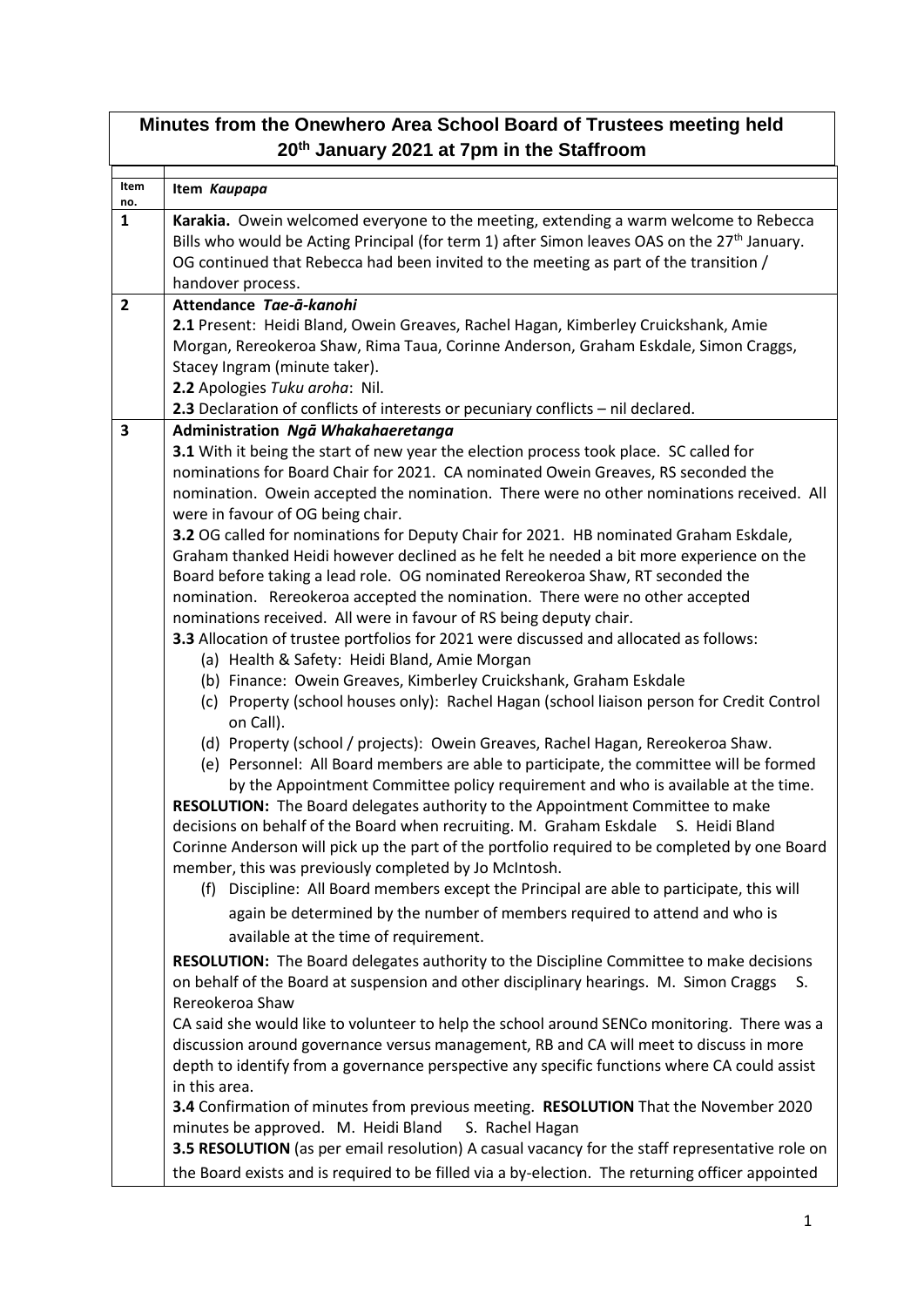|   | for this by-election is Stellest de Villiers, any additional hours worked outside of Stellest's                                                                               |
|---|-------------------------------------------------------------------------------------------------------------------------------------------------------------------------------|
|   | normal hours in order to complete the returning officer duties will be paid at her existing                                                                                   |
|   | hourly rate. The election date is 26 March 2021. M. Graham Eskdale S. Simon Craggs                                                                                            |
|   | 3.6 RESOLUTION (as per email resolution 12/12/2020) The Board agree to engage the services                                                                                    |
|   | of Blackcat Education, as an independent advisor, to assist with the recruitment of a new                                                                                     |
|   | S. Graham Eskdale<br>Principal. M. Rima Taua                                                                                                                                  |
|   | 3.7 RESOLUTION (as per email resolution 30/11/2020): It was agreed that following dates be                                                                                    |
|   | adopted as the OAS Board 2021 meeting schedule:<br>23rd February, 23rd March, 13th April, 25th May, 22nd June, 27th July, 24th August, 21st September,                        |
|   | 26 <sup>th</sup> October, 23 <sup>rd</sup> November. In addition to this the 20 <sup>th</sup> January meeting was added to the                                                |
|   | schedule, totalling 11 meetings for 2021. M. Heidi Bland<br>S. Kimberly Cruickshank                                                                                           |
|   | 3.8 RESOLUTION (as per email resolution 03/12/2020): That an adjustment to the 2020                                                                                           |
|   | budget be made for \$15,000 to undertake the proposed redecoration of the Hub                                                                                                 |
|   | storage/office area for a pastoral office. M. Rereokeroa Shaw<br>S. Heidi Bland                                                                                               |
|   | 3.9 RESOLUTION: The board authorise teacher aide Kelly-Anne Hoete to apply restraint (as                                                                                      |
|   | necessary) on the basis that she is given in-house training by a staff member who has                                                                                         |
|   | completed the formal training. This training must take place prior to the start of the 2021                                                                                   |
|   | school year and Kelly-Anne must be made aware of the policy and guidelines on the use of                                                                                      |
|   | physical restraint. M. Simon Craggs<br>S. Rachel Hagan                                                                                                                        |
|   | 3.10 RESOLUTION: That the 2021 budget be updated to include \$15,500 for Principal                                                                                            |
|   | recruitment, this was an unknown cost at the time the draft budget was prepared.                                                                                              |
|   | M. Graham Eskdale<br>S. Rachel Hagan                                                                                                                                          |
| 4 | Strategic discussions Ngā kōrerorero rautaki                                                                                                                                  |
|   | 4.1 SC tabled the draft 2021 Annual Plan, advising that the achievement targets still need to                                                                                 |
|   | be set once the final achievement results for 2020 were through, this info will be updated                                                                                    |
|   | and proposed at Feb meeting. SC said the new format for the plan was broken down to                                                                                           |
|   |                                                                                                                                                                               |
|   | individual actions. SC continued that the actions the school proposes are in order to meet                                                                                    |
|   | the strategic plan. An overview of the plan was given and then discussion around this. OG                                                                                     |
|   | asked RB if she had had a chance to go through in detail and was she confident around the                                                                                     |
|   | timelines of things detailed in her tenure as Acting Principal. RB responded that the                                                                                         |
|   | timeframes were fine and she had a pretty awesome team supporting. OG said he just<br>wanted to make sure RB was confident as there were some early (Jan / Feb) deadlines. RB |
|   | responded that they were small things that would be able to be completed. OG                                                                                                  |
|   | encouraged RB to reach out if she did need help with anything. SC advised that the                                                                                            |
|   | timeframes were a bit of guess work but all are reasonable and most areas were filled in                                                                                      |
|   | by people who were responsible for them. There was a query from AM if the Waka Ama                                                                                            |
|   | had been budgeted for, SC responded yes that last year a Maori Education Plan budget                                                                                          |
|   | was introduced. There was a discussion around the H&S plan for this activity, SC advised                                                                                      |
|   | it was a term 1 sport and would have to go through the normal EOTC process<br>requirements. All agreed at this point everyone was happy with the draft and that RB was        |
|   | to update the achievement targets in preparation for the next Board meeting.                                                                                                  |
|   | 4.2 SC gave an update around the new childcare operator that had been successful in the                                                                                       |
|   | MOE tender process and who would be reopening the centre at some stage this year. SC                                                                                          |
|   | went through what he proposed to be included in the memorandum of understanding                                                                                               |
|   | between school and the childcare operator. SC was given feedback around some                                                                                                  |
|   | additional detail that should be included.                                                                                                                                    |
|   | 4.3 The Board requested a progress update on the handover from SC to RB. SC gave an<br>overview of the handover and how this was progressing.                                 |